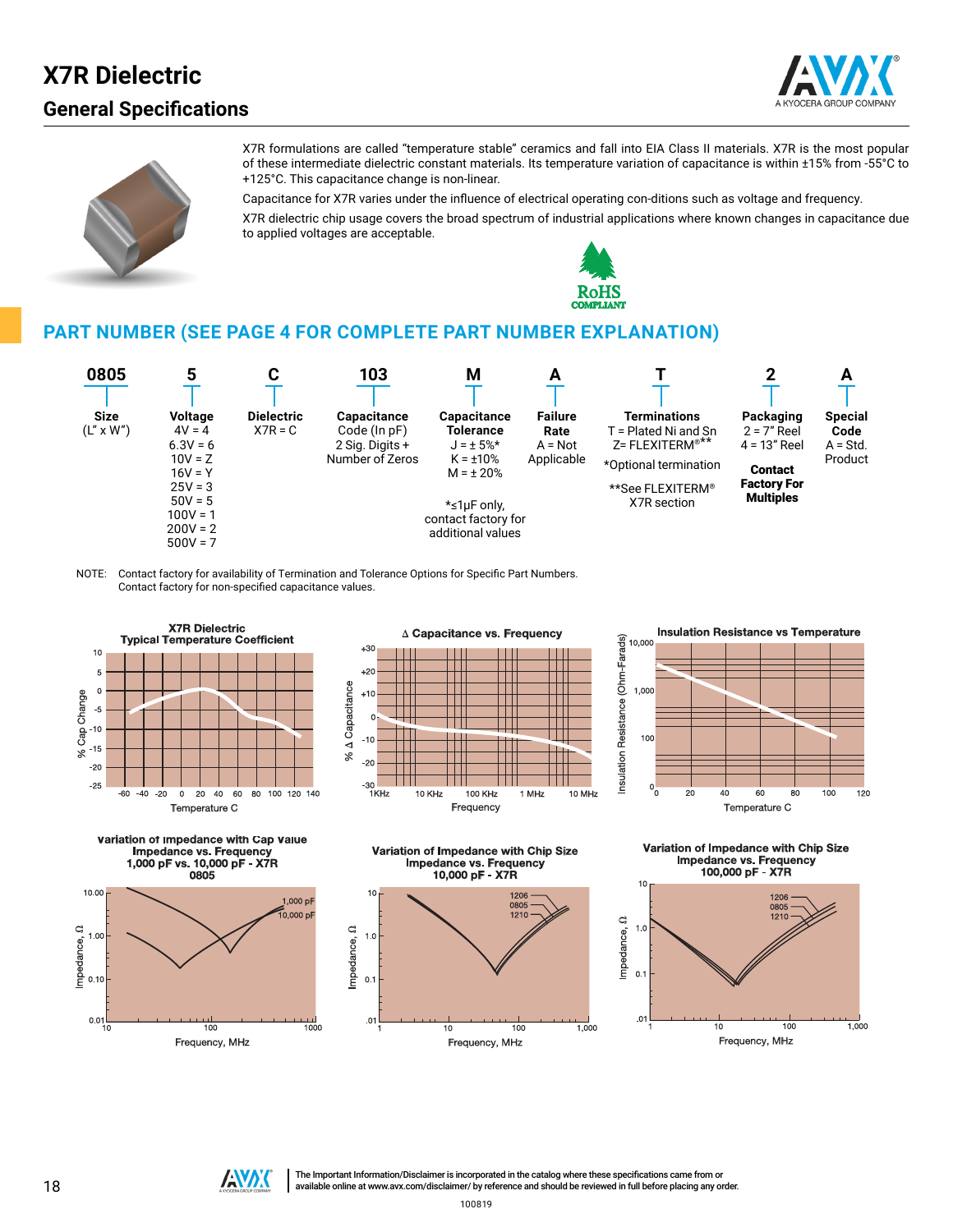# **X7R Dielectric**



## **Specifications and Test Methods**

|                                                                         | <b>Parameter/Test</b>              | <b>X7R Specification Limits</b>                                                                                                                             | <b>Measuring Conditions</b>                                                                                                                                                                  |                                                                                                                                      |  |  |  |  |  |  |
|-------------------------------------------------------------------------|------------------------------------|-------------------------------------------------------------------------------------------------------------------------------------------------------------|----------------------------------------------------------------------------------------------------------------------------------------------------------------------------------------------|--------------------------------------------------------------------------------------------------------------------------------------|--|--|--|--|--|--|
|                                                                         | <b>Operating Temperature Range</b> | -55°C to +125°C                                                                                                                                             |                                                                                                                                                                                              | Temperature Cycle Chamber                                                                                                            |  |  |  |  |  |  |
|                                                                         | Capacitance                        | Within specified tolerance                                                                                                                                  |                                                                                                                                                                                              |                                                                                                                                      |  |  |  |  |  |  |
|                                                                         | <b>Dissipation Factor</b>          | ≤ 10% for ≥ 50V DC rating≤ 12.5% for 25V DC rating<br>$\leq$ 12.5% for 25V and 16V DC rating<br>≤ 12.5% for ≤ 10V DC rating<br>Contact Factory for DF by PN |                                                                                                                                                                                              | Freq.: 1.0 kHz $\pm$ 10%<br>Voltage: 1.0Vrms ± .2V<br>For Cap > 10µF, 0.5Vrm @ 120Hz                                                 |  |  |  |  |  |  |
|                                                                         | <b>Insulation Resistance</b>       | 100,000MΩ or 1000MΩ - μF,<br>whichever is less                                                                                                              | Charge device with rated voltage for<br>120 ± 5 secs @ room temp/humidity                                                                                                                    |                                                                                                                                      |  |  |  |  |  |  |
|                                                                         | <b>Dielectric Strength</b>         | No breakdown or visual defects                                                                                                                              | Charge device with 250% of rated voltage for 1-5<br>seconds, w/charge and discharge current limited to<br>50 mA (max)<br>Note: Charge device with 150% of rated voltage for<br>500V devices. |                                                                                                                                      |  |  |  |  |  |  |
|                                                                         | Appearance                         | No defects                                                                                                                                                  |                                                                                                                                                                                              |                                                                                                                                      |  |  |  |  |  |  |
| <b>Resistance to</b>                                                    | Capacitance<br>Variation           | $\leq \pm 12\%$                                                                                                                                             |                                                                                                                                                                                              | Deflection: 2mm                                                                                                                      |  |  |  |  |  |  |
| <b>Flexure</b><br><b>Stresses</b>                                       | Dissipation<br>Factor              | Meets Initial Values (As Above)                                                                                                                             |                                                                                                                                                                                              | Test Time: 30 seconds<br>Dip device in eutectic solder at 230 ± 5°C                                                                  |  |  |  |  |  |  |
|                                                                         | Insulation<br>Resistance           | $\ge$ Initial Value x 0.3                                                                                                                                   |                                                                                                                                                                                              |                                                                                                                                      |  |  |  |  |  |  |
|                                                                         | <b>Solderability</b>               | ≥ 95% of each terminal should be covered with<br>fresh solder                                                                                               |                                                                                                                                                                                              | for $5.0 \pm 0.5$ seconds                                                                                                            |  |  |  |  |  |  |
|                                                                         | Appearance                         | No defects, <25% leaching of either end terminal                                                                                                            |                                                                                                                                                                                              |                                                                                                                                      |  |  |  |  |  |  |
|                                                                         | Capacitance<br>Variation           | $\leq \pm 7.5\%$                                                                                                                                            |                                                                                                                                                                                              |                                                                                                                                      |  |  |  |  |  |  |
| <b>Dissipation Factor</b><br><b>Resistance to</b><br><b>Solder Heat</b> |                                    | Meets Initial Values (As Above)                                                                                                                             |                                                                                                                                                                                              | Dip device in eutectic solder at 260°C for 60<br>seconds. Store at room temperature for 24 ± 2hours                                  |  |  |  |  |  |  |
|                                                                         | Insulation<br>Resistance           | Meets Initial Values (As Above)                                                                                                                             |                                                                                                                                                                                              | before measuring electrical properties.                                                                                              |  |  |  |  |  |  |
|                                                                         | <b>Dielectric</b><br>Strength      | Meets Initial Values (As Above)                                                                                                                             |                                                                                                                                                                                              |                                                                                                                                      |  |  |  |  |  |  |
|                                                                         | Appearance                         | No visual defects                                                                                                                                           | Step 1: -55°C ± 2°                                                                                                                                                                           | $30 \pm 3$ minutes                                                                                                                   |  |  |  |  |  |  |
|                                                                         | Capacitance<br>Variation           | $\leq \pm 7.5\%$                                                                                                                                            | Step 2: Room Temp                                                                                                                                                                            | $\leq$ 3 minutes                                                                                                                     |  |  |  |  |  |  |
| <b>Thermal Shock</b>                                                    | Dissipation<br>Factor              | Meets Initial Values (As Above)                                                                                                                             | Step 3: +125°C ± 2°                                                                                                                                                                          | $30 \pm 3$ minutes                                                                                                                   |  |  |  |  |  |  |
|                                                                         | Insulation<br>Resistance           | Meets Initial Values (As Above)                                                                                                                             | Step 4: Room Temp                                                                                                                                                                            | $\leq$ 3 minutes                                                                                                                     |  |  |  |  |  |  |
|                                                                         | <b>Dielectric</b><br>Strength      | Meets Initial Values (As Above)                                                                                                                             |                                                                                                                                                                                              | Repeat for 5 cycles and measure after $24 \pm 2$ hours<br>at room temperature                                                        |  |  |  |  |  |  |
|                                                                         | Appearance                         | No visual defects                                                                                                                                           |                                                                                                                                                                                              |                                                                                                                                      |  |  |  |  |  |  |
|                                                                         | Capacitance<br>Variation           | $\leq \pm 12.5\%$                                                                                                                                           |                                                                                                                                                                                              | Charge device with $\geq$ rated voltage in test chamber<br>set at 125°C ± 2°C for 1000 hours (+48, -0).                              |  |  |  |  |  |  |
| <b>Load Life</b>                                                        | Dissipation<br>Factor              | $\le$ Initial Value x 2.0 (See Above)                                                                                                                       |                                                                                                                                                                                              | Remove from test chamber and stabilize at room                                                                                       |  |  |  |  |  |  |
|                                                                         | Insulation<br>Resistance           | $\ge$ Initial Value x 0.3 (See Above)                                                                                                                       |                                                                                                                                                                                              | temperature for $24 \pm 2$ hours before measuring.                                                                                   |  |  |  |  |  |  |
|                                                                         | <b>Dielectric</b><br>Strength      | Meets Initial Values (As Above)                                                                                                                             |                                                                                                                                                                                              | Contact AVX for datasheet of specific parts.                                                                                         |  |  |  |  |  |  |
| Appearance                                                              |                                    | No visual defects                                                                                                                                           |                                                                                                                                                                                              |                                                                                                                                      |  |  |  |  |  |  |
|                                                                         | Capacitance<br>Variation           | $\leq$ ±12.5%                                                                                                                                               |                                                                                                                                                                                              | Store in a test chamber set at $85^{\circ}$ C ± 2 $^{\circ}$ C/ $85\%$ ± 5%<br>relative humidity for 1000 hours (+48, -0) with rated |  |  |  |  |  |  |
| Load<br><b>Humidity</b>                                                 | Dissipation<br>Factor              | ≤ Initial Value x 2.0 (See Above)                                                                                                                           |                                                                                                                                                                                              | voltage applied.                                                                                                                     |  |  |  |  |  |  |
|                                                                         | Insulation<br>Resistance           | $\ge$ Initial Value x 0.3 (See Above)                                                                                                                       |                                                                                                                                                                                              | Remove from chamber and stabilize at room<br>temperature and humidity for $24 \pm 2$ hours before                                    |  |  |  |  |  |  |
|                                                                         | <b>Dielectric</b><br>Strength      | Meets Initial Values (As Above)                                                                                                                             | measuring.                                                                                                                                                                                   |                                                                                                                                      |  |  |  |  |  |  |

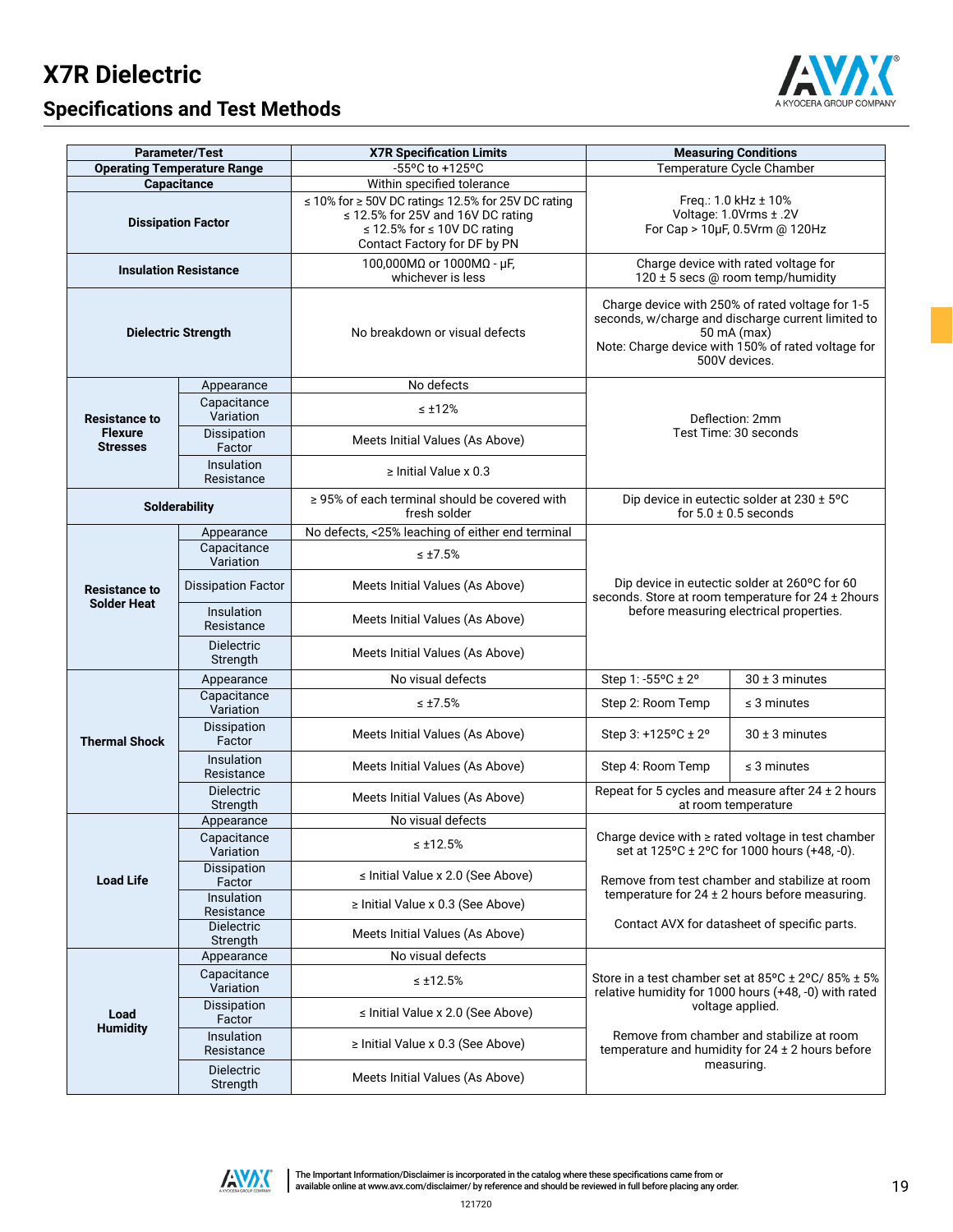

### **PREFERRED SIZES ARE SHADED**

| <b>SIZE</b>  |              | 0101*                                   |                           |                                                  | 0201               |                     |                |              |                 |                                        | 0402         |              |                                                      |   |                      |   |              | 0603            |                     |              |              | 0805           |                                        |                      |                                                                           |                                        |         |         | 1206              |                     |   |                |                    |                |                         |              |              |              |  |
|--------------|--------------|-----------------------------------------|---------------------------|--------------------------------------------------|--------------------|---------------------|----------------|--------------|-----------------|----------------------------------------|--------------|--------------|------------------------------------------------------|---|----------------------|---|--------------|-----------------|---------------------|--------------|--------------|----------------|----------------------------------------|----------------------|---------------------------------------------------------------------------|----------------------------------------|---------|---------|-------------------|---------------------|---|----------------|--------------------|----------------|-------------------------|--------------|--------------|--------------|--|
| Soldering    |              | <b>Reflow Only</b>                      |                           |                                                  | <b>Reflow Only</b> |                     |                |              |                 | Reflow/Wave                            |              |              |                                                      |   |                      |   | Reflow/Wave  |                 |                     |              |              |                |                                        |                      |                                                                           | Reflow/Wave                            |         |         |                   | Reflow/Wave         |   |                |                    |                |                         |              |              |              |  |
| Packaging    |              | Paper/<br>Embossed                      |                           |                                                  | All Paper          |                     |                |              |                 |                                        | All Paper    |              |                                                      |   |                      |   |              | All Paper       |                     |              |              | Paper/Embossed |                                        |                      |                                                                           |                                        |         |         |                   |                     |   | Paper/Embossed |                    |                |                         |              |              |              |  |
| (L) Length   | mm<br>(in.)  | $0.40 \pm 0.02$<br>$(0.016 \pm 0.0008)$ |                           |                                                  | $0.60 \pm 0.09$    | $(0.024 \pm 0.004)$ |                |              |                 | $1.00 \pm 0.10$<br>$(0.040 \pm 0.004)$ |              |              |                                                      |   |                      |   |              | $1.60 \pm 0.15$ | $(0.063 \pm 0.006)$ |              |              |                | $3.20 \pm 0.30$<br>$(0.126 \pm 0.012)$ |                      |                                                                           |                                        |         |         |                   |                     |   |                |                    |                |                         |              |              |              |  |
|              | mm           | $0.20 \pm 0.02$                         |                           |                                                  | $0.30 \pm 0.09$    |                     |                |              |                 | $0.50 \pm 0.10$                        |              |              |                                                      |   |                      |   |              | $0.81 \pm 0.15$ |                     |              |              |                |                                        |                      |                                                                           | $(0.079 \pm 0.008)$<br>$1.25 \pm 0.20$ |         |         |                   | $1.60 \pm 0.30$     |   |                |                    |                |                         |              |              |              |  |
| W) Width     | (in.)        | $(0.008 \pm 0.0008)$                    |                           |                                                  |                    | $(0.011 \pm 0.004)$ |                |              |                 | $(0.020 \pm 0.004)$                    |              |              |                                                      |   |                      |   |              |                 | $(0.032 \pm 0.006)$ |              |              |                |                                        |                      |                                                                           | $(0.049 \pm 0.008)$                    |         |         |                   | $(0.063 \pm 0.012)$ |   |                |                    |                |                         |              |              |              |  |
|              | mm           | $0.10 \pm 0.04$                         |                           |                                                  | $0.15 \pm 0.05$    |                     |                |              |                 | $0.25 \pm 0.15$                        |              |              |                                                      |   |                      |   |              | $0.35 \pm 0.15$ |                     |              |              |                |                                        |                      |                                                                           | $0.50 \pm 0.25$                        |         |         |                   |                     |   |                |                    |                | $0.50 \pm 0.25$         |              |              |              |  |
| (t) Terminal | (in.)        | $(0.004 \pm 0.0016)$                    |                           |                                                  |                    | $(0.006 \pm 0.002)$ |                |              |                 | $(0.010 \pm 0.006)$                    |              |              |                                                      |   |                      |   |              |                 | $(0.014 \pm 0.006)$ |              |              |                |                                        |                      |                                                                           | $(0.020 \pm 0.010)$                    |         |         |                   | $(0.020 \pm 0.010)$ |   |                |                    |                |                         |              |              |              |  |
| <b>WVDC</b>  |              | 16                                      | 6.3                       |                                                  |                    | 10   16   25        | 50             | 6.3          | 10 <sup>1</sup> | 16                                     | 25           | 50           | 100                                                  |   | $6.3$   10   16   25 |   |              |                 | 50 100              |              | 200 250      | $6.3$   10     |                                        | 16                   | 25                                                                        | 50                                     | 100     |         | 200 250 6.3 10 16 |                     |   |                | 25                 | 50             | 100                     | 200          | 250 500      |              |  |
| 100<br>Cap   | 101          | $\overline{B}$                          | $\boldsymbol{\mathsf{A}}$ | $\mathsf A$                                      | $\mathsf{A}$       | $\overline{A}$      | $\mathsf A$    | $\mathbf C$  | $\mathbf C$     | $\mathbb C$                            | $\mathbf C$  | $\mathbf{C}$ | $\mathbf C$                                          | G | G                    | G | G            | G               | G                   | J            | J            |                |                                        |                      |                                                                           |                                        |         |         |                   |                     |   |                |                    | G              | G                       | ${\sf N}$    | ${\sf N}$    | ${\sf N}$    |  |
| 150<br>(pF)  | 151          | B                                       | $\overline{A}$            | $\mathsf A$                                      | $\overline{A}$     | $\overline{A}$      | $\mathsf A$    | $\mathbf C$  | $\mathbf C$     | $\mathbf C$                            | $\mathbf C$  | $\mathbf{C}$ | $\mathbf{C}$                                         | G | G                    | G | G            | G               | G                   | J            | $\mathsf J$  |                |                                        |                      |                                                                           |                                        |         |         |                   | G                   | G | G              | G                  | G              | G                       | N            | $\mathsf{N}$ | ${\sf N}$    |  |
| 220          | 221          | B                                       | $\mathsf A$               | $\mathsf A$                                      | $\mathsf A$        | $\mathsf A$         | $\mathsf A$    | $\mathbf{C}$ | $\mathbf C$     | $\mathbf C$                            | $\mathbf C$  | $\mathbf C$  | $\mathbf C$                                          | G | G                    | G | G            | G               | G                   | $\mathsf J$  | $\mathsf{J}$ | E              | E                                      | E                    | E                                                                         | $\mathsf E$                            | E       | E       | J                 | J                   | J | J              | J                  | J              | $\mathsf J$             | ${\sf N}$    | $\mathsf{N}$ | P            |  |
|              | 330<br>331   | B                                       | $\overline{A}$            | $\mathsf A$                                      | $\mathsf A$        | $\mathsf A$         | $\mathsf A$    | $\mathbf C$  | $\mathbf C$     | $\mathbf{C}$                           | $\mathbf C$  | $\mathbf C$  | $\mathbf C$                                          | G | G                    | G | G            | G               | G                   | $\mathsf J$  | $\mathsf J$  |                | J                                      | $\mathsf J$          | J                                                                         | J                                      | J       | J       | J                 | $\mathsf J$         | J | J              | J                  | J              | J                       | ${\sf N}$    | $\mathsf{N}$ | $\sf P$      |  |
|              | 470<br>471   | B                                       | $\mathsf A$               | $\mathsf A$                                      | $\mathsf A$        | $\mathsf A$         | $\overline{A}$ | $\mathbf C$  | $\mathbf C$     | C                                      | $\mathbf C$  | $\mathbb{C}$ | $\mathbf C$                                          | G | G                    | G | G            | G               | G                   | J            | J            |                | J                                      | J                    | J                                                                         | J                                      | J       | J       | J                 | J                   | J | J              | J                  | J              | $\mathsf J$             | N            | N            | $\sf P$      |  |
| 680          | 681          | B                                       | A                         | $\overline{A}$                                   | $\mathsf A$        | $\mathsf A$         | $\overline{A}$ | $\mathbf C$  | $\mathbf C$     | $\mathbf C$                            | $\mathbf C$  | C            | $\mathbf{C}$                                         | G | G                    | G | G            | G               | G                   | J            | $\mathsf J$  |                | J                                      | J                    | $\overline{1}$                                                            | J                                      | J       | J       | $\overline{J}$    | J                   | J | J              | J                  | J              | $\mathsf J$             | $\mathsf{N}$ | $\mathsf{N}$ | P            |  |
| 1000         | 102          | B                                       | $\boldsymbol{\mathsf{A}}$ | $\mathsf A$                                      | $\mathsf A$        | $\mathsf A$         | $\mathsf A$    | $\mathbf C$  | $\mathbf C$     | $\mathbf C$                            | $\mathbb C$  | $\mathbf{C}$ | $\mathbf C$                                          | G | G                    | G | G            | G               | G                   | J            | $\mathsf J$  |                | J                                      | J                    | J                                                                         | J                                      | J       | J       | J                 | J                   | J | J              | J                  | $\mathsf J$    | $\mathsf J$             | $\mathsf{N}$ | $\mathsf{N}$ | P            |  |
| 1500         | 152          |                                         | A                         | $\boldsymbol{\mathsf{A}}$                        | $\mathsf{A}$       | $\overline{A}$      |                | $\mathbf C$  | $\mathbb C$     | $\mathbb{C}$                           | $\mathbf{C}$ | $\mathbb{C}$ | $\mathbf C$                                          | G | G                    | G | G            | G               | G                   | J            | J            |                | J                                      | J                    | J                                                                         | J                                      | $\cdot$ | J       | J                 | $\mathbf{J}$        | J | $\cdot$        | J                  | J              | $\mathsf J$             | ${\sf N}$    | ${\sf N}$    | $\sf P$      |  |
| 2200         | 222          |                                         | A                         | $\mathsf{A}$                                     | $\mathsf{A}$       | $\mathsf A$         |                | $\mathbf C$  | $\mathbf C$     | $\mathsf C$                            | $\mathbf{C}$ | $\mathbf{C}$ | $\mathbf{C}$                                         | G | G                    | G | G            | G               | G                   | J            | $\mathsf J$  |                | $\mathsf J$                            | $\mathsf J$          | J                                                                         | J                                      | J       | J       | J                 | $\mathsf J$         | J | J              | $\mathsf J$        | J              | $\mathsf J$             | ${\sf N}$    | $\mathsf{N}$ | P            |  |
| 3300         | 332          |                                         | A                         | $\mathsf A$                                      | $\mathsf A$        | $\mathsf A$         |                | $\mathbf C$  | $\mathbf{C}$    | $\mathbf C$                            | $\mathbf{C}$ | $\mathbf{C}$ | $\mathbf{C}$                                         | G | G                    | G | G            | G               | G                   | J            | J            |                | J                                      | J                    | J                                                                         | J                                      | J       | J       | J                 | J                   | J | J              | J                  | J              | J                       | N            | $\mathsf{N}$ | P            |  |
| 3900         | 392          |                                         | A                         | $\mathsf A$                                      | $\overline{A}$     | $\overline{A}$      |                |              |                 |                                        |              |              |                                                      |   |                      |   |              |                 |                     |              |              |                |                                        |                      |                                                                           |                                        |         |         |                   |                     |   |                |                    |                |                         |              |              |              |  |
| 4700         | 472          |                                         | $\sf A$                   | $\overline{A}$                                   | $\overline{A}$     | $\overline{A}$      |                | $\mathbf{C}$ | $\mathbf C$     | $\mathbf C$                            | $\mathbf C$  | $\mathbf{C}$ | $\mathbf{C}$                                         | G | G                    | G | G            | G               | G                   | J            | J            |                | J                                      | J                    | J                                                                         | J                                      | J       | J       | J                 | J                   | J | J              | J                  | J              | J                       | $\mathsf{N}$ | $\mathsf{N}$ | P            |  |
| 5600         | 562          |                                         | A                         | $\overline{A}$                                   | $\overline{A}$     | $\mathsf A$         |                |              |                 |                                        |              |              |                                                      |   |                      |   |              |                 |                     |              |              |                |                                        |                      |                                                                           |                                        |         |         |                   |                     |   |                |                    |                |                         |              |              |              |  |
| 6800         | 682          |                                         | $\overline{A}$            | $\mathsf A$                                      | $\mathsf A$        | $\overline{A}$      |                | $\mathbf C$  | $\mathbf{C}$    | $\mathbb C$                            | $\mathbf{C}$ | $\mathsf{C}$ | $\mathbb{C}$                                         | G | G                    | G | G            | G               | G                   | J            | J            |                | J                                      | J                    | J                                                                         | J                                      | J       | $\sf P$ | P                 | J                   | J | J              | J                  | J              | J                       | $\mathsf{N}$ | N            | P            |  |
| 0.01<br>Cap  | 103          |                                         | $\mathsf A$               | $\mathsf A$                                      | $\mathsf A$        | $\overline{A}$      |                | $\mathbf C$  | $\mathbf C$     | $\mathtt{C}$                           | $\mathbf{C}$ | $\mathbf{C}$ | $\mathbf{C}$                                         | G | G                    | G | G            | G               | G                   | $\mathsf{J}$ | $\mathsf{J}$ |                | J                                      | J                    | J                                                                         | J                                      | ۰       | P       | $\sf P$           | $\mathsf{J}$        | J | J              | J                  | J              | J                       | ${\sf N}$    | $\mathsf{N}$ | P            |  |
| $(\mu F)$    | 0.012 123    |                                         |                           |                                                  |                    |                     |                |              |                 |                                        |              |              |                                                      |   |                      |   |              |                 |                     |              |              |                |                                        |                      |                                                                           |                                        |         |         |                   |                     |   |                |                    |                |                         |              |              |              |  |
|              | 0.015 153    |                                         |                           |                                                  |                    |                     |                | $\mathbf{C}$ | $\mathbf C$     | $\mathbb{C}$                           | $\mathbf C$  | $\mathsf E$  |                                                      | G | G                    | G | G            | G               | J                   | J            | J            |                | J                                      | J                    | $\overline{1}$                                                            | J                                      | J       | P       | P                 | J                   | J | J              | J                  | J              | J                       | N            | $\mathsf{N}$ | Q            |  |
| 0.018        | 183          |                                         |                           |                                                  |                    |                     |                |              |                 |                                        |              |              |                                                      |   |                      |   |              |                 |                     |              |              |                |                                        |                      |                                                                           |                                        |         |         |                   |                     |   |                |                    |                |                         |              |              |              |  |
| 0.022        | 223          |                                         | A                         | $\mathsf A$                                      | $\overline{A}$     |                     |                | $\mathbf C$  | $\mathbf C$     | $\mathbf C$                            | $\mathbf C$  | E            |                                                      | G | G                    | G | G            | G               | J                   | J            | J            |                | J                                      | J                    | $\overline{1}$                                                            | J                                      | J       | $\sf P$ | P                 | J                   | J | J              | J                  | J              | J                       | P            | $\sf P$      | $\mathsf{Q}$ |  |
| 0.027        | 273          |                                         |                           |                                                  |                    |                     |                |              |                 |                                        |              |              |                                                      |   |                      |   |              |                 |                     |              |              |                |                                        |                      |                                                                           |                                        |         |         |                   |                     |   |                |                    |                |                         |              |              |              |  |
| 0.033        | 333          |                                         |                           |                                                  |                    |                     |                | $\mathbf{C}$ | $\mathbf{C}$    | $\mathbb C$                            | $\mathbf{C}$ | E            |                                                      | G | G                    | G | G            | J               | J                   | J            |              |                | J                                      | J                    | J                                                                         | J                                      | P       | P       | P                 | J                   | J | J              | J                  | J              | J                       | Q            | $\mathsf Q$  | $\mathsf Q$  |  |
| 0.039        | 393          |                                         |                           |                                                  |                    |                     |                |              |                 |                                        |              |              |                                                      |   |                      |   |              |                 |                     |              |              |                |                                        |                      |                                                                           |                                        |         |         |                   |                     |   |                |                    |                |                         |              |              |              |  |
| 0.047        | 473          |                                         |                           |                                                  |                    |                     |                | $\mathbf{C}$ | $\mathbf{C}$    | $\mathbb C$                            | $\mathbf{C}$ | Ε            |                                                      | G | G                    | G | G            | J               | J                   | J            |              |                | J                                      | J                    | J                                                                         | J                                      | P       | P       | P                 | J                   | J | J              | J                  | J              | J                       | Q            | Q            | $\mathsf Q$  |  |
| 0.068        | 683          |                                         |                           |                                                  |                    |                     |                | $\mathbf C$  | $\mathsf C$     | $\mathbf C$                            | $\mathbf{C}$ | $\mathsf E$  |                                                      | G | G                    | G | G            | J               | J                   | J            |              |                | J                                      | J                    | $\overline{1}$                                                            | $\cdot$                                | P       | P       |                   | J                   | J | $\mathsf J$    | J                  | J              | P                       | $\mathsf Q$  | $\mathsf Q$  |              |  |
| 0.082        | 823          |                                         |                           |                                                  |                    |                     |                |              |                 |                                        |              |              |                                                      |   |                      |   |              |                 |                     |              |              |                |                                        |                      |                                                                           |                                        |         |         |                   |                     |   |                |                    |                |                         |              |              |              |  |
|              | 104<br>0.1   |                                         | A                         |                                                  |                    |                     |                | $\mathbf C$  | $\mathsf{C}$    | $\mathbb{C}$                           | $\mathbb C$  | E            |                                                      | G | G                    | G | G            | J               | J                   | J            |              |                | J                                      | J                    | J                                                                         | J                                      | P       | P       |                   | J                   | J | J              | J                  | J              | P                       | $\mathsf Q$  | $\mathsf Q$  |              |  |
| 0.12         | 124          |                                         |                           |                                                  |                    |                     |                |              |                 |                                        |              |              |                                                      |   |                      |   |              |                 |                     |              |              |                |                                        |                      |                                                                           |                                        |         |         |                   |                     |   |                |                    |                |                         |              |              |              |  |
|              | 0.15 154     |                                         |                           |                                                  |                    |                     |                |              |                 |                                        |              |              |                                                      | G | G                    | G | $\mathsf{J}$ | J               |                     |              |              |                | $\mathsf{N}$                           | N                    | $\mathsf{N}$                                                              | N                                      | P       |         |                   | К                   | Κ | К              | К                  | К              | Q                       | Q            | $\mathsf Q$  |              |  |
| 0.22         | 224          |                                         |                           |                                                  |                    |                     |                | $\mathbb{C}$ | $\mathbf C$     | $\mathsf{C}$                           | $\mathbf C$  |              |                                                      | G | G                    | J | J            | $\mathsf J$     |                     |              |              |                | N                                      | N                    | N                                                                         | $\mathsf{N}$                           | P       |         |                   | Κ                   | K | К              | K                  | К              | $\mathsf Q$             | $\mathsf Q$  | $\mathsf Q$  |              |  |
| 0.33         | 334          |                                         |                           |                                                  |                    |                     |                |              |                 |                                        |              |              |                                                      | J | J                    | J | J            | J               |                     |              |              |                | P                                      | P                    | P                                                                         | P                                      | P       |         |                   | K                   | K | K              | K                  | $\mathsf{N}$   | $\circ$                 |              |              |              |  |
| 0.47         | 474          |                                         |                           |                                                  |                    |                     |                | $\mathbf C$  | $\mathbf C$     |                                        |              |              |                                                      | J | J                    | J | J            | J               |                     |              |              |                | P                                      | P                    | P                                                                         | $\mathsf{P}$                           | P       |         |                   | M                   | M | ${\sf M}$      | M                  | X              | X                       |              |              |              |  |
| 0.68         | 684          |                                         |                           |                                                  |                    |                     |                |              |                 |                                        |              |              |                                                      | J | J                    | J |              |                 |                     |              |              |                | P                                      | P                    | P                                                                         |                                        |         |         |                   | M                   | M | M              | M                  | $\pmb{\times}$ | $\overline{\mathsf{x}}$ |              |              |              |  |
|              | $1.0$<br>105 |                                         |                           |                                                  |                    |                     |                | $\mathbf{C}$ |                 |                                        |              |              |                                                      | J | J                    | J | J            | J               |                     |              |              |                | P                                      | $\sf P$              | P                                                                         | P                                      |         |         |                   | M                   | M | M              | ${\sf M}$          | X              | X                       |              |              |              |  |
|              | 225<br>2.2   |                                         |                           |                                                  |                    |                     |                |              |                 |                                        |              |              |                                                      | J | J                    | K |              |                 |                     |              |              |                | P                                      | P                    | P                                                                         | P                                      |         |         |                   | M                   | M | M              | $\mathsf X$        | $\pmb{\times}$ | $\pmb{\times}$          |              |              |              |  |
|              | 4.7 475      |                                         |                           |                                                  |                    |                     |                |              |                 |                                        |              |              |                                                      | K |                      |   |              |                 |                     |              |              |                | P                                      | P                    | P                                                                         |                                        |         |         |                   | X                   | X | X              | $\pmb{\times}$     | Z              |                         |              |              |              |  |
|              | 10 106       |                                         |                           |                                                  |                    |                     |                |              |                 |                                        |              |              |                                                      |   |                      |   |              |                 |                     |              |              | P              | P                                      | $\sf P$              |                                                                           |                                        |         |         |                   | $\pmb{\times}$      | X | $\pmb{\times}$ | $\pmb{\mathsf{X}}$ |                |                         |              |              |              |  |
|              | 22 226       |                                         |                           |                                                  |                    |                     |                |              |                 |                                        |              |              |                                                      |   |                      |   |              |                 |                     |              |              |                |                                        |                      |                                                                           |                                        |         |         |                   | $\mathsf{x}$        | X | $\mathsf{x}$   |                    |                |                         |              |              |              |  |
|              | 47 476       |                                         |                           |                                                  |                    |                     |                |              |                 |                                        |              |              |                                                      |   |                      |   |              |                 |                     |              |              |                |                                        |                      |                                                                           |                                        |         |         |                   |                     |   |                |                    |                |                         |              |              |              |  |
| 100          | 107          |                                         |                           |                                                  |                    |                     |                |              |                 |                                        |              |              |                                                      |   |                      |   |              |                 |                     |              |              |                |                                        |                      |                                                                           |                                        |         |         |                   |                     |   |                |                    |                |                         |              |              |              |  |
| <b>WVDC</b>  |              | 16                                      | 6.3                       |                                                  |                    |                     | 50             |              |                 |                                        |              |              | 50   100   6.3   10   16   25   50   100   200   250 |   |                      |   |              |                 |                     |              |              |                |                                        | $6.3$   10   16   25 |                                                                           | 50                                     |         |         |                   |                     |   |                |                    |                |                         |              |              |              |  |
| <b>SIZE</b>  |              | $0101*$                                 |                           | 10 16 25<br>$6.3$   10   16   25<br>0201<br>0402 |                    |                     |                |              |                 |                                        |              |              | 0603                                                 |   |                      |   |              |                 |                     |              | 0805         |                |                                        |                      | 100   200   250   6.3   10   16   25   50   100   200   250   500<br>1206 |                                        |         |         |                   |                     |   |                |                    |                |                         |              |              |              |  |
|              |              |                                         |                           |                                                  |                    |                     |                |              |                 |                                        |              |              |                                                      |   |                      |   |              |                 |                     |              |              |                |                                        |                      |                                                                           |                                        |         |         |                   |                     |   |                |                    |                |                         |              |              |              |  |

| Letter                   |                 |                 |                 |                 |                 |                 |                 | м               | IN              |                 |                 |                 |                 |                 |  |  |  |  |
|--------------------------|-----------------|-----------------|-----------------|-----------------|-----------------|-----------------|-----------------|-----------------|-----------------|-----------------|-----------------|-----------------|-----------------|-----------------|--|--|--|--|
| Max.<br><b>Thickness</b> | 0.33<br>(0.013) | 0.22<br>(0.009) | 0.56<br>(0.022) | 0.71<br>(0.028) | 0.90<br>(0.035) | 0.94<br>(0.037) | 1.02<br>(0.040) | 1.27<br>(0.050) | 1.40<br>(0.055) | 1.52<br>(0.060) | 1.78<br>(0.070) | 2.29<br>(0.090) | 2.54<br>(0.100) | 2.79<br>(0.110) |  |  |  |  |
|                          |                 |                 | <b>PAPER</b>    |                 |                 |                 | <b>EMBOSSED</b> |                 |                 |                 |                 |                 |                 |                 |  |  |  |  |

NOTE: Contact factory for non-specified capacitance values \*EIA 01005

\*\*Contact Factory for Specifications